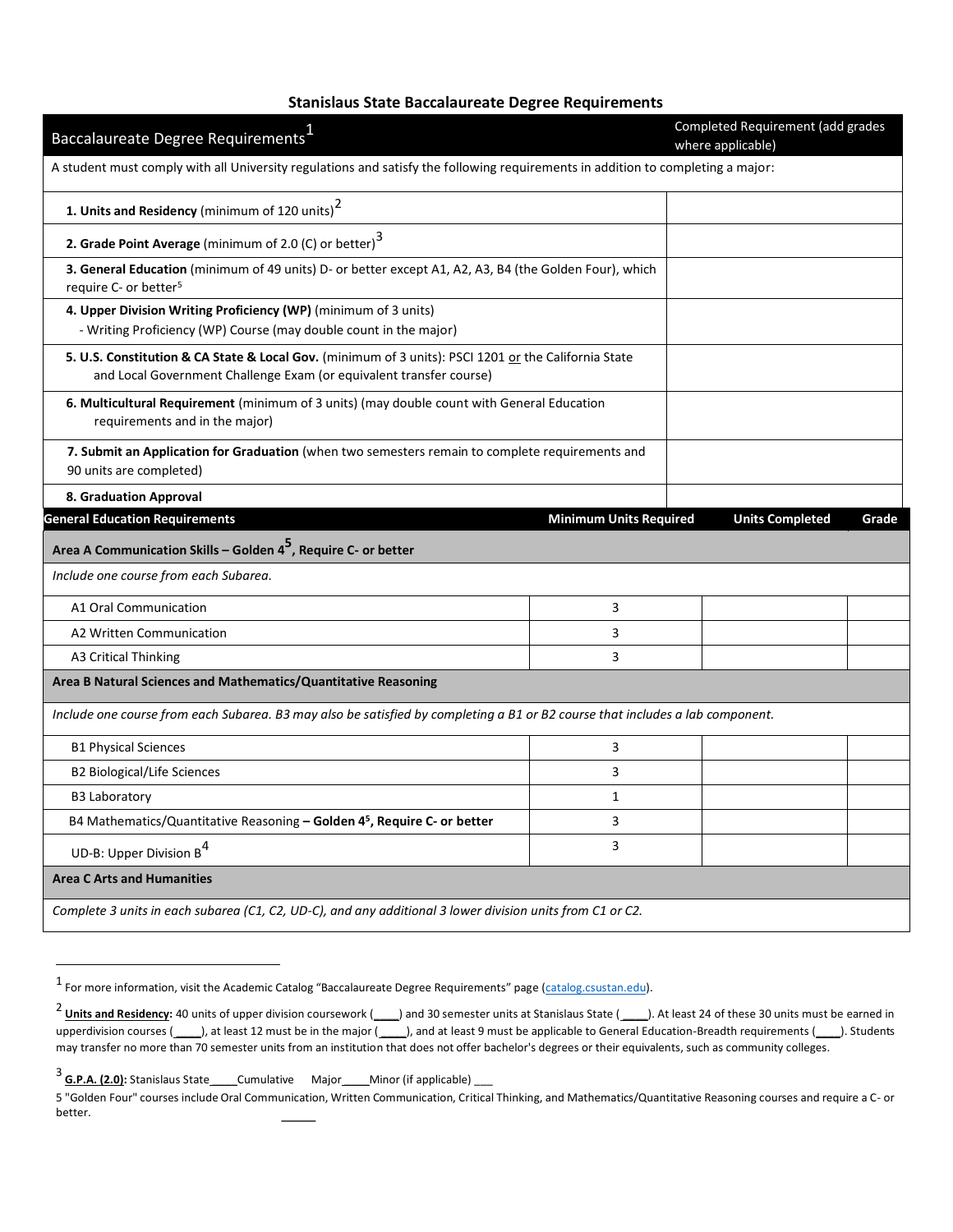| C1 Arts                                                                                                                                                                                                                            | 3  |   |     |  |  |
|------------------------------------------------------------------------------------------------------------------------------------------------------------------------------------------------------------------------------------|----|---|-----|--|--|
| C2 Literature/Philosophy/World Languages                                                                                                                                                                                           | 3  |   |     |  |  |
| Additional Lower Division Course (C1 or C2)                                                                                                                                                                                        | 3  |   |     |  |  |
| UD-C: Upper Division $C^4$                                                                                                                                                                                                         | 3  |   |     |  |  |
| Area D Social, Economic, and Political Institutions and Human Behavior                                                                                                                                                             |    |   |     |  |  |
| Include 3 units from D1, 3 units from D2, and 3 units from UD-D.                                                                                                                                                                   |    |   |     |  |  |
| D1 United States History                                                                                                                                                                                                           | 3  |   |     |  |  |
| D2 Human Institutions, Societies, and Cultures                                                                                                                                                                                     | 3  |   |     |  |  |
| UD-D: Upper Division D <sup>4</sup>                                                                                                                                                                                                | 3  |   |     |  |  |
| Area E Lifelong Learning and Self-Development                                                                                                                                                                                      |    |   |     |  |  |
| Complete 3 units. Requirement may not be satisfied entirely through Physical Education Activities courses (KINS 1010-1999).                                                                                                        |    |   |     |  |  |
| E Lifelong Learning and Self-Development                                                                                                                                                                                           | 3  |   |     |  |  |
| <b>Area F Ethnic Studies</b>                                                                                                                                                                                                       |    |   |     |  |  |
| Complete 3 units. Commencing with the 2021-22 catalog year, the California State University shall require, as an undergraduate graduation<br>requirement, the completion of, at minimum, one three- unit course in ethnic studies. |    |   |     |  |  |
| <b>F Ethnic Studies</b>                                                                                                                                                                                                            | 3  |   |     |  |  |
| <b>Total Units of GE Breadth Required</b>                                                                                                                                                                                          | 49 | 0 | N/A |  |  |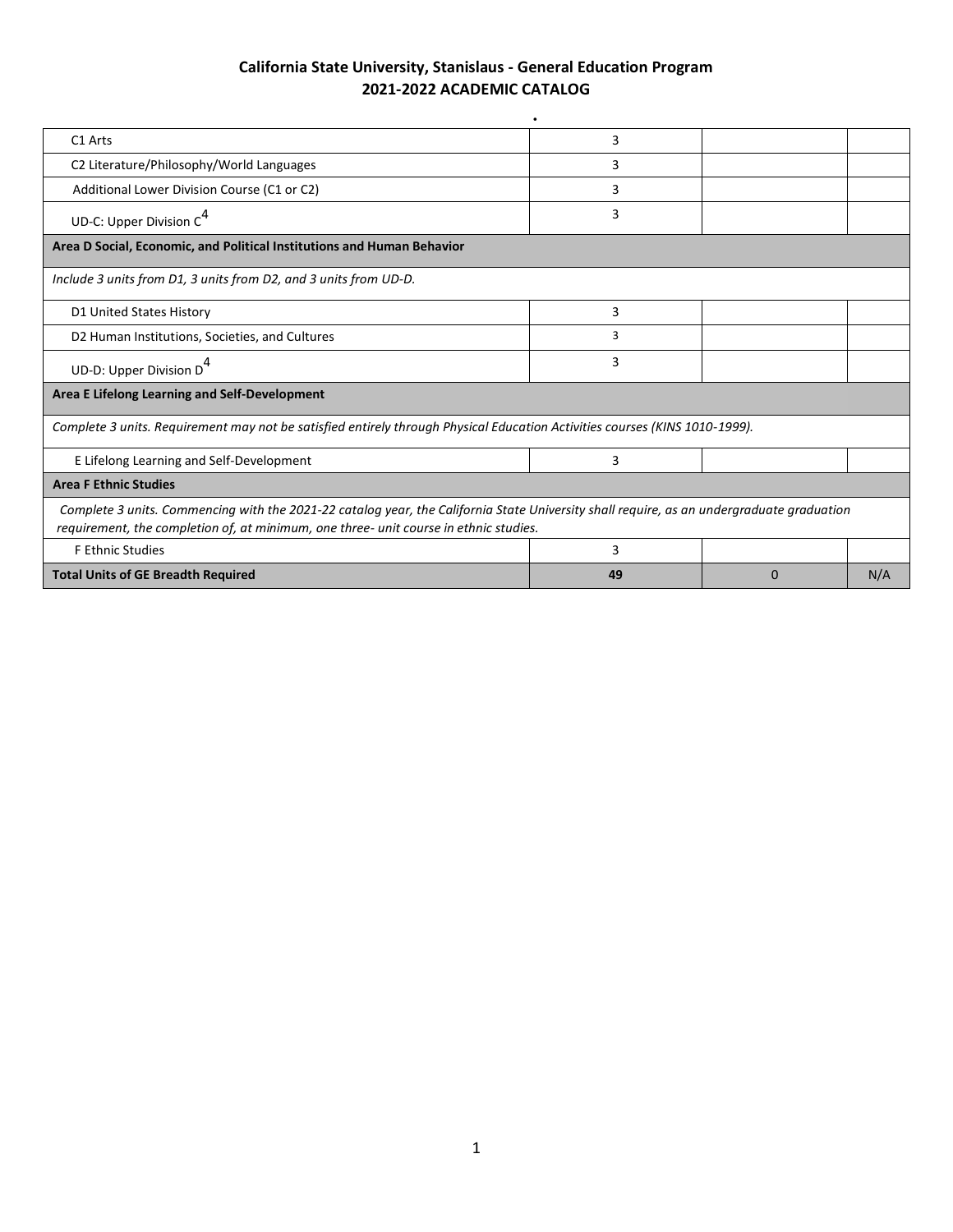## **A. Communication Skills**

(9 units minimum) Include one course from each subarea (A1, A2, and A3)

1. Oral Communication

- COMM 2000 Public Speaking *3 units*
- COMM 2005 Honors Communication Seminar *3 units*
- COMM 2110 Group Discussion Processes *3 units*

### 2. Written Communication

- ENGL 1001 First-Year Composition *3 units*
- ENGL 1003 First-Year Composition (FYE) *– 4 units*
- ENGL 1005 Honors Composition *– 3 units*
- ENGL 1007 First-Year Composition (Stretch B) *4 units*

### 3. Critical Thinking

- COMM 2300 Argumentation and Critical Thinking *– 3 units*
- ENGL 2000 Critical Inquiry *– 3 units*
- PHIL 2000 Introduction to Critical Thinking *– 3 units*
- PHIL 2005 Honors Critical Thinking Semin *– 3 units*
- PHIL 2100 Logic *– 3 units*

## **B. Natural Sciences and Mathematics/Quantitative Reasoning**

(13 units minimum) Include one course from each subarea (B1, B2, B3, B4, and UD-B).

### 1. Physical Sciences

- AGST 2014 Introduction to Soils *– 4 units* or
- GEOG 2014 Introduction to Soils *– 4 units*
- ASTR 2100 Descriptive Astronomy *– 3 units*
- CHEM 1000 Chemistry in the Modern World *– 3 units*
- CHEM 1100 General Chemistry I *– 4 units*
- CHEM 2100 Chemistry/Biochemistry for Nurses I *– 3 units*
- GEOG 2010 Introduction to Physical Geography *– 3 units*
- GEOL 2100 Principles of Geology *– 3 units*
- GEOL 2200 History of Earth and Life *– 3 units*
- GEOL 2400 Introduction to Earth Science *– 3 units*
- GEOL 2500 Dinosaurs *– 3 units*
- PHSC 1300 Environmental Pollution *– 3 units*
- PHSC 2100 Atmosphere, Weather, Climate *– 3 units*
- PHYS 1500 Energy and Matter *– 3 units*
- PHYS 2100 Basic Physics I *– 4 units*
- PHYS 2110 Basic Physics II *– 4 units*
- PHYS 2250 General Physics I *– 4 units*

### 2. Biological/Life Sciences

- AGST 2200 Principles of Horticulture and Practices *– 3 units*
- BIOL 1010 Principles of Biology *– 3 units*
- BIOL 1150 General Biology II *– 4 units*
- BIOL 2310 Human Genetics *– 3 units*
- BIOL 2650 Environmental Biology *– 3 units*
- BOTY 1010 Plant Biology *– 3 units*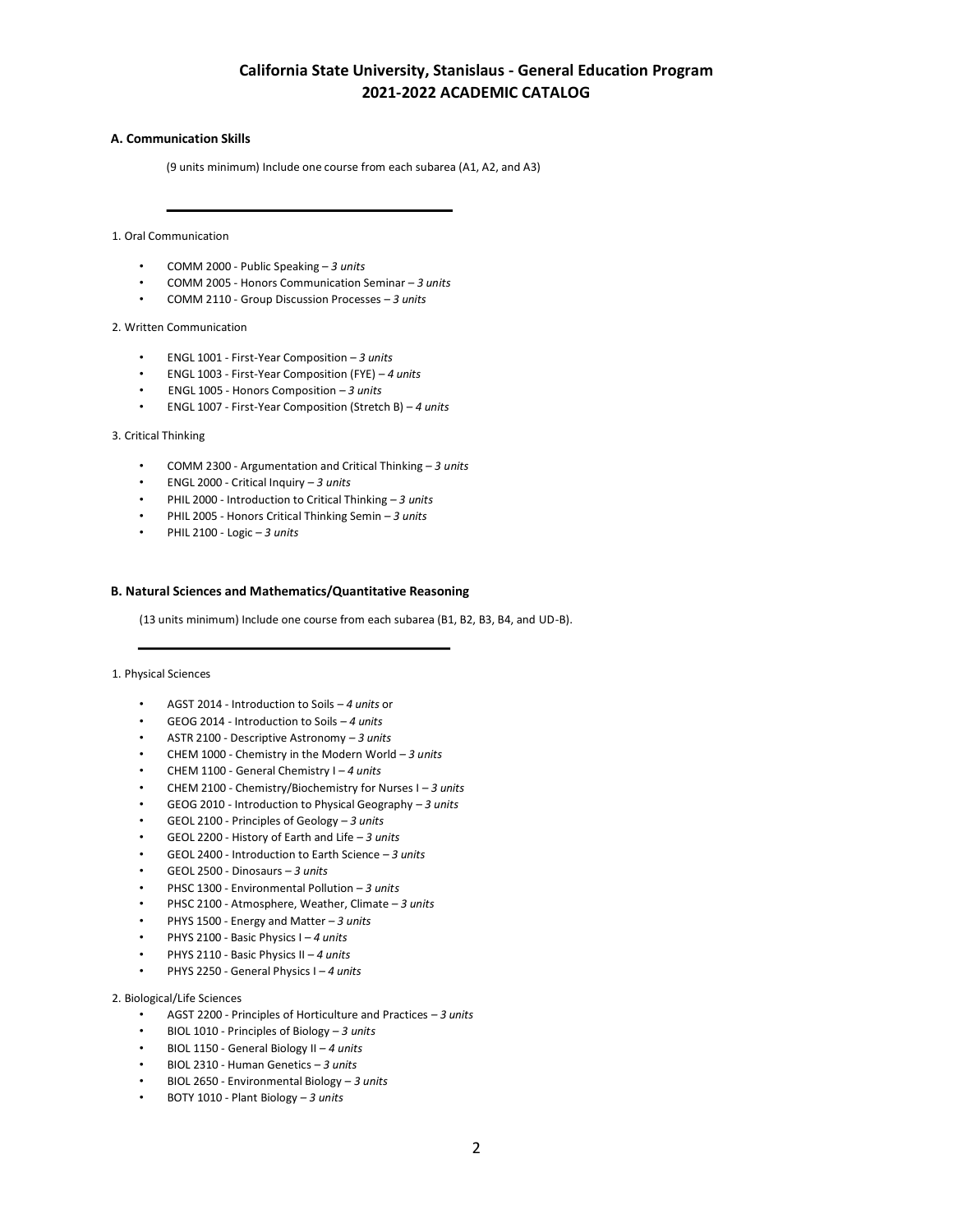## 3. Laboratory Requirement

B3 may also be satisfied by completing a B1 or B2 course that includes a laboratory component.

- ASTR 2112 Astronomy Laboratory *– 1 unit*
- BIOL 1020 World of Biology Laboratory *– 1 unit*
- CHEM 1102 General Chemistry I Laboratory *– 1 unit*
- GEOG 2012 Introduction to Physical Geography Laboratory *– 1 unit*
- GEOL 2102 Principles of Geology Lab *– 1 unit*
- GEOL 2202 History of Earth and Life Lab *– 1 unit*
- PHYS 1502 Energy and Matter Laboratory *– 1 unit*
- PHYS 2252 General Physics I Laboratory *– 1 unit*

4. Mathematics/Quantitative Reasoning

- MATH 1000 Excursions into Mathematics *– 3 units*
- MATH 1030 Elementary Foundations of Mathematics I *– 3 units*
- MATH 1036 Elementary Foundations of Math with Support IB *– 3 units*
- MATH 1070 College Algebra *– 3 units*
- MATH 1072 College Algebra with Support II *– 3 units*
- MATH 1080 Trigonometry *– 3 units*
- MATH 1100 Precalculus *– 4 units*
- MATH 1410 Calculus I *– 4 units*
- MATH 1500 Finite Mathematics *– 3 units*
- MATH 1552 Finite Mathematics and Business Statistics II *– 3 units*
- MATH 1600 Statistics *– 4 units*
- MATH 1602 Statistics with Support II *– 3 units*
- MATH 1610 Statistics for Decision Making *– 3 units*
- MATH 1910 Calculus with Applications I *– 3 units*

# **UD-B: Upper Division B**

(3 units minimum) Complete 3 units. Upper Division G.E. courses are designed to be taken after upper-division status (completion of 60 semester units) is attained.

### 1. Biology

- BIOL 3000 Frontiers in Biology *– 3 units*
- BIOL 3020 Introduction to Evolution *– 3 units*
- BIOL 4350 DNA: The Code of Life *– 3 units*
- BOTY 4000 Medicinal Plants and Herbs *– 3 units* **M**

#### 2. Chemistry

- CHEM 3070 The Chemicals in Your Life *– 3 units*
- CHEM 3100 Environmental Chemistry *– 3 units*

### 3. Computer Science

- CS 3500 Human-Centered Design *– 3 units*
- CS 3550 Introduction to Computational Thinking *– 3 units*
- CS 4000 Personal Computing *– 3 units*
- CS 4010 Computing for the Sciences *– 3 units*
- 4. Honors
	- HONS 3100 Methods of Inquiry in Science *– 3 units*
- 5. Mathematics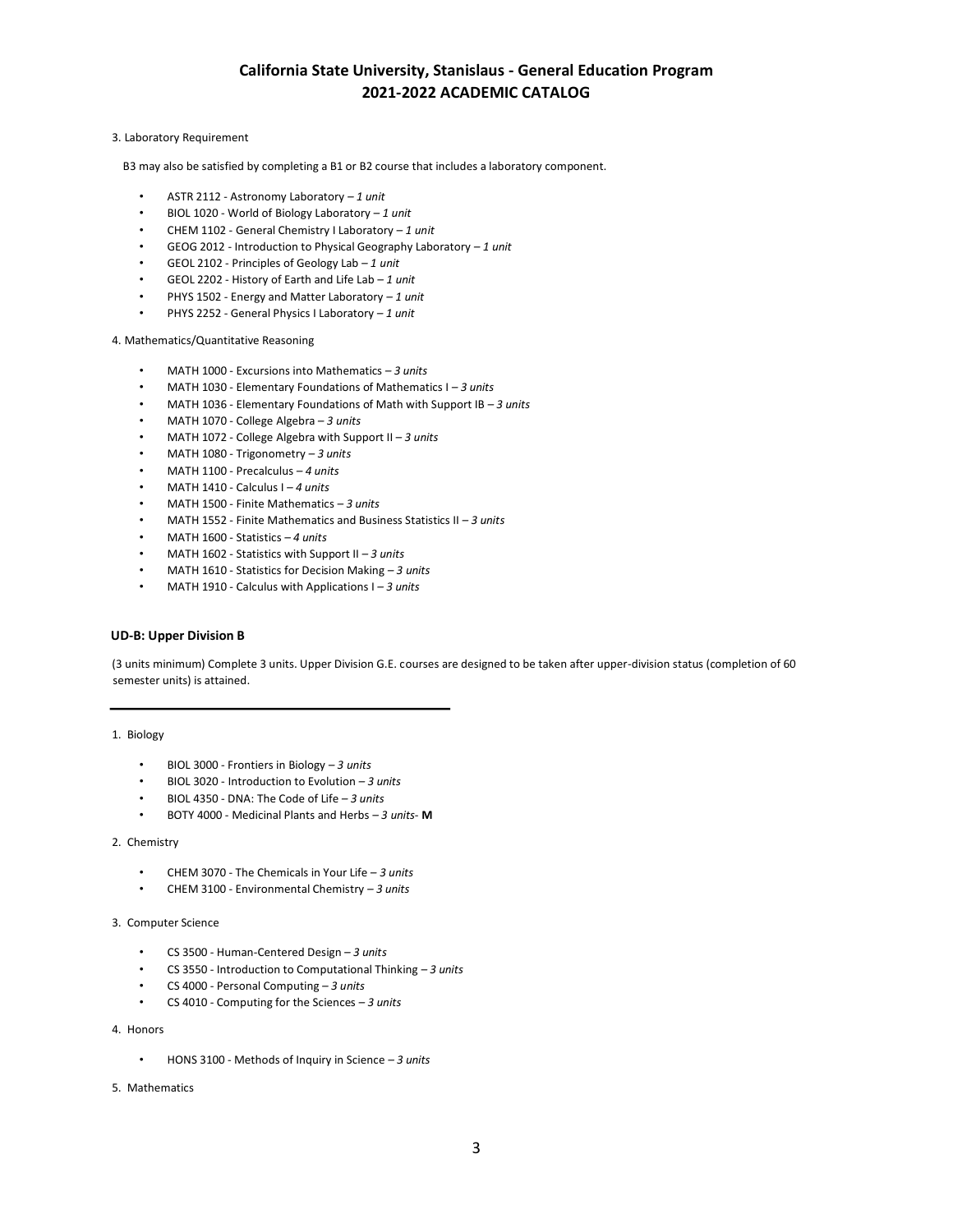- MATH 3030 Geometry for Teachers *– 3 units*
- MATH 3350 Applied Mathematical Models *– 3 units*
- 6. Nursing
	- NURS 3400 Human Pathophysiology *3 units* **M**
- 7. Other Natural Sciences
	- NSCI 3000 Science for Self-Sufficiency *– 3 units*
- 8. Physics and Physical Sciences
	- ASTR 3000 Contemporary Astronomy *– 3 units*
	- GEOL 3050 Environmental Geology *– 4 units*
	- GEOL 3500 Earthquakes and Volcanoes *– 3 units*
	- GEOL 3600 Physical Oceanography *– 3 units*
	- GEOL 4810 Development and Management of Water Resources *– 4 units* PHSC 3500 - Solar and Alternative Energies *– 3 units*
	- PHYS 3080 How Things Work *– 3 units*
	- PHYS 3520 Modern Physics and Quantum Mechanics *– 3 units*
	- PHYS 3550 Physics for War, Physics for Peace *– 3 units*

## **C. Arts and Humanities**

(12 units minimum) Complete 3 units in each subarea (C1, C2, UDC), and any additional 3 lower-division units from C1 or C2.

# 1. Arts

- ART 1000 Introduction to Studio Art *– 3 units*
- ART 1010 Foundation Drawing *– 3 units*
- ART 1030 Foundation Printmaking Option A *– 3 units*
- ART 1035 Foundation Printmaking Option B *– 3 units*
- ART 1040 Foundation Digital Media *– 3 units*
- ART 1100 Foundation Painting *– 3 units*
- ART 1200 Foundation Sculpture *– 3 units*
- ART 1340 Introduction to Ceramics *– 3 units*
- ART 1350 Looking At Art *– 3 units*
- ART 2515 Art History Survey Ancient *– 3 units*
- ART 2520 Art History Survey Modern *– 3 units*
- ART 2522 Art Hist Survey Contemporary *– 3 units*
- ART 2525 Art History Survey Non-Western *– 3 units* **M**
- ART 2526 Art History Survey Islamic *– 3 units* **M**
- ART 2527 Art History Survey Asian *– 3 units* **M**
- ART 2530 Art Appreciation *– 3 units*
- FA 1000 Introduction to the Fine Arts *– 3 units*
- MUS 1000 Introduction to Music *– 3 units*
- MUS 1190 Music Fundamentals *– 3 units*
- MUS 2000 Music of World Cultures *– 3 units* **M**
- MUS 2400 Orchestra *– 1 unit*
- MUS 2410 Concert Chorale *– 1 unit*
- MUS 2430 University Chamber Singers *– 1 unit*
- MUS 2440 Wind Ensemble *– 1 unit*
- THEA 1010 Introduction to Theatre *– 3 units*
- THEA 1110 Playgoing *– 3 units*
- THEA 1500 Introduction to Acting *– 3 units*
- THEA 1510 Dance for the Stage *– 3 units*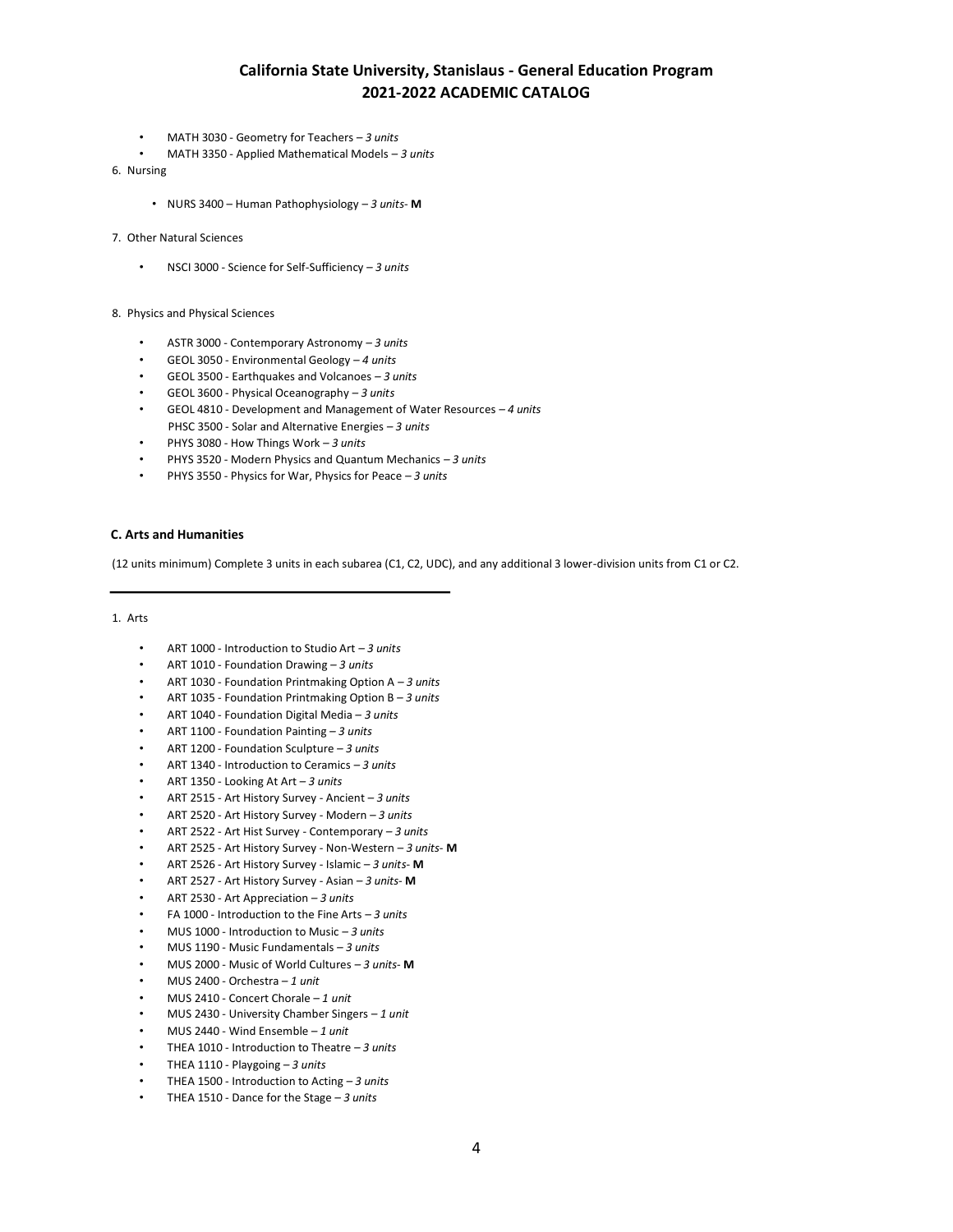- THEA 1540 Dance for the Stage II *– 3 units*
- THEA 2300 Theatre Workshop I *– 3 units*

2. Literature/Philosophy/World Languages

- ENGL 1010 Introduction to Literature *– 3 units*
- ENGL 2010 Introduction to Creative Writing *– 4 units*
- ESL 1000 Editing for Language and Dialect *– 4 units*
- ESL 1005 Essay Skills for Language and Dialect *– 4 units*
- ESL 2000 Essay Strategies and Vocabulary for Language and Dialect *3 units*
- GERM 1010 Elementary German I *– 4 units*
- GERM 1020 Elementary German II *– 4 units*
- HONS 1010 Reading Seminar in Humanities *– 3 units*
- HUM 2000 Introduction to the Humanities *– 3 units*
- ITAL 1010 Elementary Italian I *– 3 units*
- ITAL 1020 Elementary Italian II *– 3 units*
- PHIL 1010 Introduction to Philosophy *– 3 units*
- PHIL 2200 Ancient Philosophy *– 3 units*
- PHIL 2230 Modern Philosophy *– 3 units*
- PHIL 2300 Philosophy of Science *– 3 units*
- PHIL 2400 Contemporary Moral Issues *– 3 units*
- PHIL 2500 Philosophy and Film *– 3 units*
- PHIL 2700 Introduction to Political Philosophy *– 3 units*
- SPAN 1010 Elementary Spanish I *– 3 units*
- SPAN 1020 Elementary Spanish II *– 3 units*
- SPAN 2010 Intermediate Spanish I *– 4 units*
- SPAN 2011 Span for Native Speakers I *– 3 units*
- SPAN 2015 Spanish for Native Speakers II *– 3 units*
- SPAN 2020 Intermediate Spanish II *– 4 units*

# **UD-C: Upper Division C**

(3 units minimum) Complete 3 units. Upper Division G.E. courses are designed to be taken after upper-division status (completion of 60 semester units) is attained.

#### 1. Art

- ART 3605 Text and Image *– 3 units*
- ART 3622 Documentary Videography *– 3 units*
- ART 3640 Digital Photography *– 3 units*
- ART 3700 Computer Art *– 3 units*
- ART 4070 Women and Gender in the History of Art I: Europe and the United States *–* 3 *units* or
- GEND 4070 Women and Gender in the History of Art I: Europe and the United States *– 3 units*
- ART 4080 Women and Gender in the History of Art II: Global and Transnational Contexts *– 3 units* **M** or
- GEND 4080 Women and Gender in the History of Art II: Global and Transnational Contexts *– 3 units* **M**
- ART 4500 Art, Museums, and Society *– 3 units* **M**
- ART 4525 Italian Renaissance *– 3 units*
- ART 4535 Art of the Baroque Age *– 3 units*
- ART 4548 Global Modernisms *– 3 units* **M**
- ART 4555 American Art *– 3 units*
- ART 4562 Islamic Art *– 3 units* **M**

### 2. English

- ENGL 3550 Years of War, Days of Peace *– 3 units* **M**
- ENGL 3920 Survey of World Literature *– 3 units*
- ENGL 3940 Multicultural American Literature *– 3 units* **M**
- ENGL 3945 Multicultural California Literature *– 3 units* **M**
- ENGL 4010 Introduction to Rhetoric *– 4 units*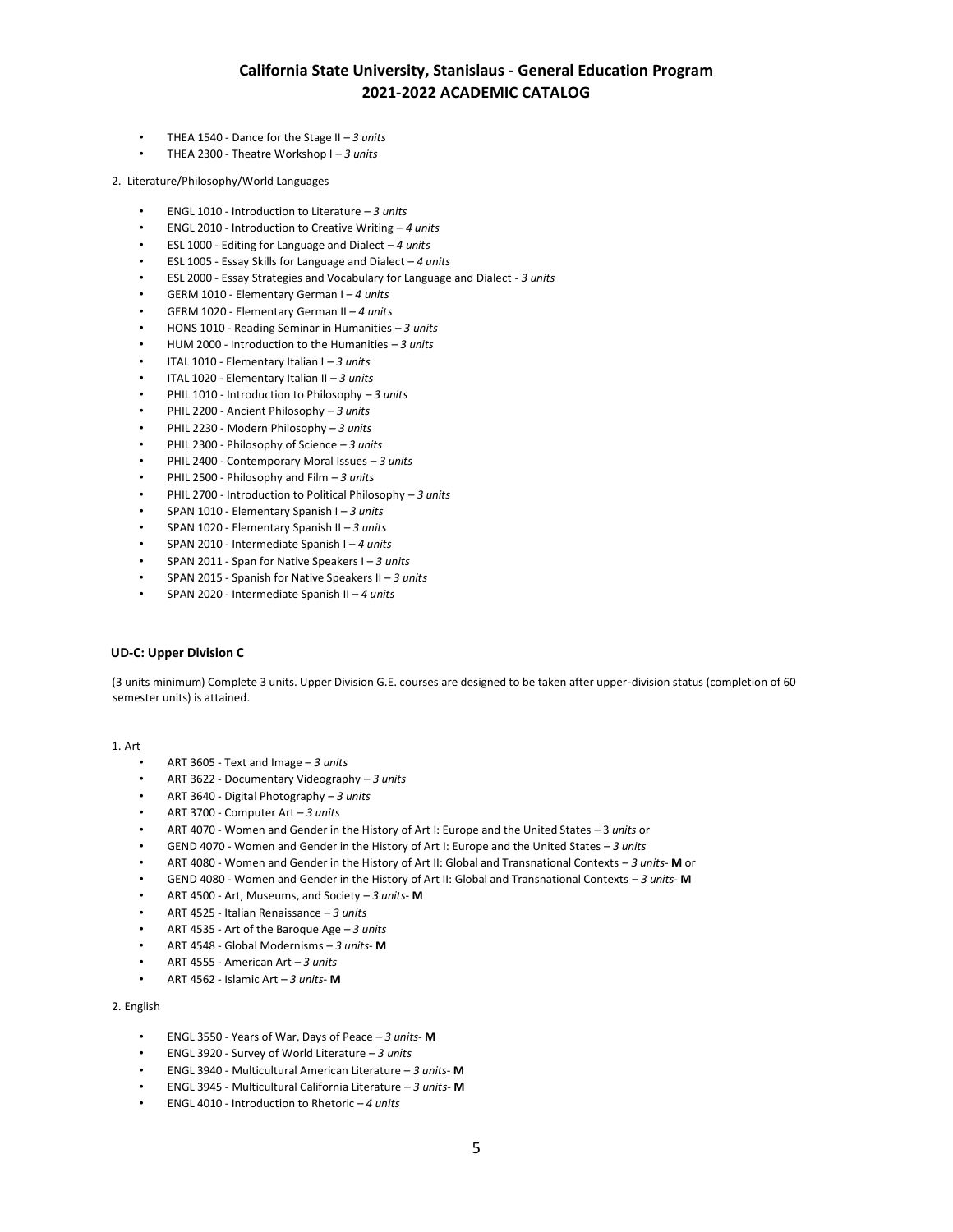- ENGL 4320 African American Literature and Cultural Studies *3 units-* **M**
- ENGL 4330 Latinx Literature and Cultural Studies *3 units-* **M**
- ENGL 4530 Gender and Sexuality in Literature *– 3 units*
- HUM 3000 Exploration in Humanities *– 3 units*

### 3. Ethnic Studies

- ETHS 3110 Chicano/a/x-Latino/a/x in Film *– 3 units* **M**
- ETHS 3250 Black/African American Film *– 3 units* **M**
- ETHS 3600 Indigenous Perspectives in Theatre *– 3 units* **M** or
- THEA 3600 Indigenous Perspectives in Theatre *– 3 units* **M**
- ETHS 3950 Producing Media for Social Change *4 units*
- ETHS 4150 Gender and Ethnicity in Children's Literature and Culture *– 3 units*
- ETHS 4560 Chicano/a/x/ Latino/a/x Theatre *– 3 units* **M**
- THEA 4560 Chicano/a/x/ Latino/a/x Theatre *– 3 units* **M**

### 4. Gender Studies

- GEND 4070 Women and Gender in the History of Art I: Europe and the United States *– 3 units* or
- ART 4070 Women and Gender in the History of Art I: Europe and the United States *– 3 units*
- GEND 4080 Women and Gender in the History of Art II: Global and Transnational Contexts *– 3 units* **M** or
- ART 4080 Women and Gender in the History of Art II: Global and Transnational Contexts *– 3 units* **M**
- GEND 4150 Gender and Ethnicity in Children's Literature and Culture *3 units-* **M**
- GEND 4170 Gender, Sexuality, and Popular Culture *– 3 units* **M**
- GEND 4304 Women's Spirituality *– 3 units* **M**
- GEND 4530 Gender and Sexuality in Literature *– 3 units* **M**

## 5. Honors

• HONS 3000 - Intellect Methods Humanities *– 3 units*

#### 6. Music

- MUS 3400 American Music *– 3 units*
- MUS 3410 History of Jazz *– 3 units*

#### 7. Philosophy

- PHIL 3010 Advanced Introduction to Philosophy *– 3 units*
- PHIL 3050 Existentialism *– 3 units*
- PHIL 4000 Philosophy Through Literature *– 3 units*
- PHIL 4050 Environmental Ethics *– 3 units*
- PHIL 4350 Power of Information *– 3 units*
- PHIL 4401 Professional Ethics *– 3 units*
- PHIL 4430 Bioethics *– 3 units*
- PHIL 4440 Business Ethics*– 3 units*
- PHIL 4450 Eastern Philosophy *– 3 units* **M**

## 8. Theatre

- THEA 3020 Children's Theatre *– 3 units*
- THEA 3600 Indigenous Perspectives in Theatre *– 3 units* **M** or
- ETHS 3600 Indigenous Perspectives in Theatre *– 3 units* **M**
- THEA 4000 Fashion and Costume Through Time *– 3 units* **M**
- THEA 4550 American Theatre *– 3 units* **M**
- THEA 4560 Chicano/a/x/ Latino/a/x Theatre *– 3 units* **M**
- ETHS 4560 Chicano/a/x/ Latino/a/x Theatre *– 3 units* **M**

# 9. World Languages

- PORT 3930 Portuguese and Brazil Literature in Translation *– 3 units*
- SPAN 3930 Spanish and Latin-American Literature in Translation *– 3 units*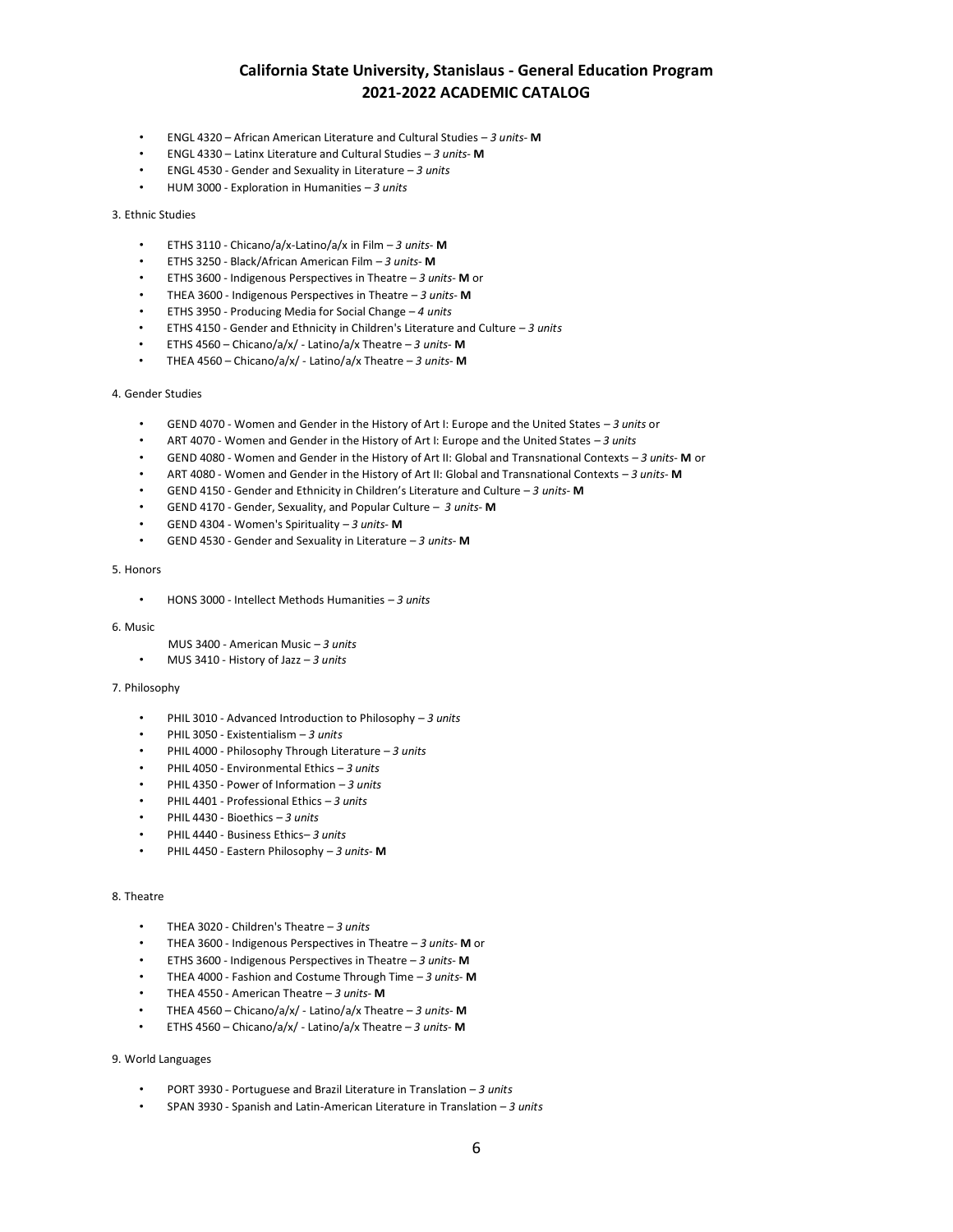• SPAN 3970 - Contemporary Latin-American Prose Translation *– 3 units*

## **D. Social, Economic, and Political Institutions and Human Behavior**

(9 units minimum) Include 3 units from D1, 3 units from D2, and 3 units from UD-D.

#### 1. United States History

- HIST 2600 Problems in U.S. History *– 3 units*
- HIST 3610 Colonial North America *– 3 units*
- HIST 3620 Early National United States *– 3 units*
- HIST 3630 U.S. Reconstruction WWII *– 3 units*
- HIST 3640 Contemporary United States *– 3 units*

2. Human Institutions, Societies, and Cultures

- AGEC 2510 Principles of Agricultural Economics *– 3 units*
- AGST 1500 Introduction to Agricultural Science *3 units*
- ANTH 2060 Introduction to Cultural Anthropology *– 3 units* **M**
- ANTH 2080 Introduction to Physical Anthropology *– 3 units*
- ANTH 2090 Introduction to Archaeology *– 3 units*
- BUS 2090 Ethics and Social Responsibility for Businesses and Businesspeople *– 3 units*
- COGS 2100 Introduction to Cognitive Studies *– 3 units*
- COMM 2011 Introduction to Communication Studies *– 3 units*
- COMM 2200 Introduction to Mass Media *– 3 units*
- CJ 2250 Introduction to Criminal Justice *– 3 units*
- ECON 2500 Principles of Macro Economics *– 3 units*
- ECON 2510 Principles of Micro Economics *– 3 units*
- ENVR 2300 Environmental Conservation 3 units- **M**
- ETHS 2000 Introduction to Black/African American Studies*– 3 units* **M**
- ETHS 2050 Introduction to Ethnic Studies *– 3 units* **M**
- ETHS 2100 Introduction to Chicanx and Latinx Studies *– 3 units* **M**
- ETHS 2200 Introduction to Asian American and Pacific Islander Studies *– 3 units*
- ETHS 2300 Introduction to Native American/Indigenous Studies *– 3 units* **M**
- ETHS 2400 Contemporary Race and Ethnic Studies *3 units* **M**
- GEND 2020 Women's and Feminist Activism *– 3 units*
- GEND 2040 Introduction to Lesbian, Gay, Bisexual and Transgender Studies *– 3 units* **M**
- GEND 2110 Trans Identities and Issues *3 units*
- GEOG 2020 Introduction to Cultural Geography *– 3 units* **M**
- GEOG 2300 Environmental Conservation 3 units- **M**
- GEOG 2350 Water and Power *– 3 units* **M**
- GEOG 2400 Global Cultures and Environments *– 3 units* **M**
- GEOG 2410 Global Cultures and Environments Latin America, Africa, and Australia *– 3 units* **M**
- HIST 1010 World Civilizations I *– 3 units* **M**
- HIST 1020 World Civilizations II *– 3 units* **M**
- HONS 2010 Reading Seminar in Social Sciences *– 3 units*
- HONS 2990 Sophomore Seminar: Institutions *– 3 units*
- NURS 1040 Human Development over the Life Span *– 3 units*
- PSCI 2000 Introduction to Political Science *– 3 units*
- PSCI 2030 Global Politics *– 3 units* **M**
- PSYC 2010 Introduction to Psychology *– 3 units*
- SOCL 1010 Introduction to Sociology *– 3 units*
- SW 2010 Introduction to the Social Work Profession *– 3 units*
- THEA 2000 The World of Fashion *– 3 units* **M**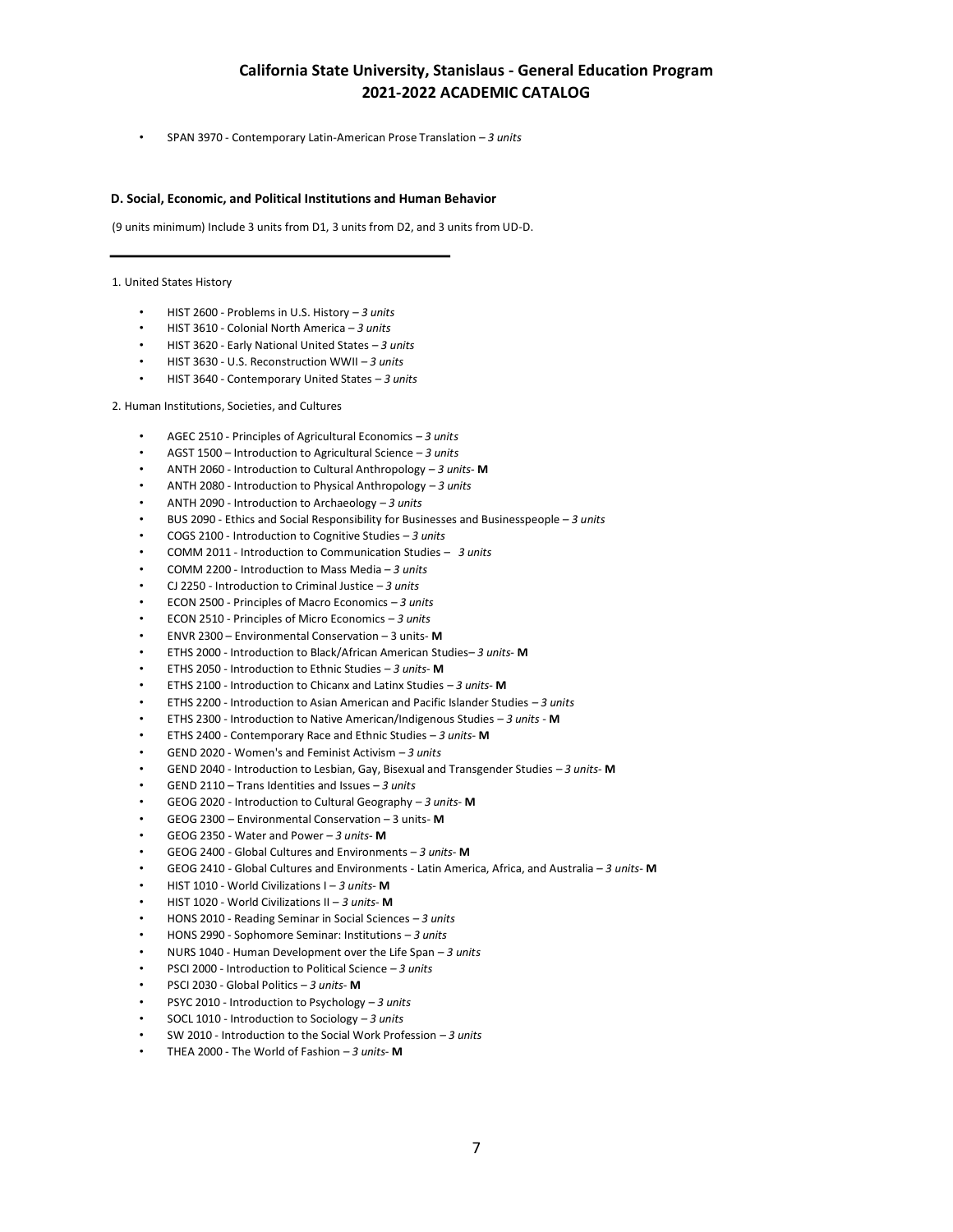# **UD-D: Upper Division D**

(3 units minimum) Complete 3 units. Upper Division G.E. courses are designed to be taken after upper-division status (completion of 60 semester units) is attained.

1. Accounting

- ACC 4140 Income Tax Accounting *4 units*
- 2. Agriculture
	- AGST 3000 Agriculture, Society, and the Natural World *– 3 units*
- 3. Anthropology
	- ANTH 3000 Anthropology and Global Issues *– 3 units* **M**
	- ANTH 3010 The Great Discoveries *– 3 units*
	- ANTH 3030 The World on a Plate: Humans and Food *– 3 units* **M**
	- ANTH 3060 Peoples and Cultures of the Amazon *– 3 units* **M**
	- ANTH 3070 Peoples and Cultures of Africa *– 3 units* **M**
	- ANTH 3080 Peoples and Cultures of the Caribbean *– 3 units* **M**
	- ANTH 3090 Peoples and Cultures of Latin America *– 3 units* **M**
	- ANTH 3105 Peoples and Cultures of the Pacific *– 3 units* **M**
	- ANTH 3106 Peoples and Cultures of Asia *– 3 units* **M**
	- ANTH 3250 Anthropological Perspectives on Global Health *3 units-* **M**
	- ANTH 3260 Human Dimensions of Global Environmental Problems *3 units-* **M**
	- ANTH 3555 Aztecs, Mayas, and Predecessors *– 3 units* **M**
	- ANTH 3560 On the Inka Road *– 3 units* **M**
	- ANTH 3800 Language and Culture *– 3 units* **M** or
	- ETHS 3800 Language and Culture *– 3 units* **M**
- 4. Business Administration
	- ACC 3005 Personal Financial Planning *– 3 units*
- 5. Child Development
	- CDEV 3040 Child Development in Cultural Context *– 3 units*
	- CDEV 3140 Human Development I: Childhood *– 3 units* or
	- PSYC 3140 Human Development I: Childhood *– 3 units*
	- CDEV 3240 Human Development II: Adolescence *– 3 units* or
	- PSYC 3240 Human Development II: Adolescence *– 3 units*
	- CDEV 3340 Human Development III: Adulthood and Aging *– 3 units* or
	- PSYC 3340 Human Development III: Adulthood and Aging *– 3 units*
- 6. Cognitive Studies
	- COGS 3100 Communication Networks *– 3 units*
	- COGS 4100 Philosophical Aspects of Cognitive Science *– 3 units*
	- COGS 4350 The Information of Meaning *– 3 units* **M**
- 7. Communication Studies
	- COMM 3100 Advanced Interpersonal Commun *– 3 units*
	- COMM 3550 Media and Public Perception *– 3 units* **M**
	- COMM 4220 Technology and Communication *– 3 units*
	- JOUR 3030 Freedom of Speech and Press: Contemporary Issues *– 3 units*
	- JOUR 3040 History of Journalism *– 3 units*
- 8. Economics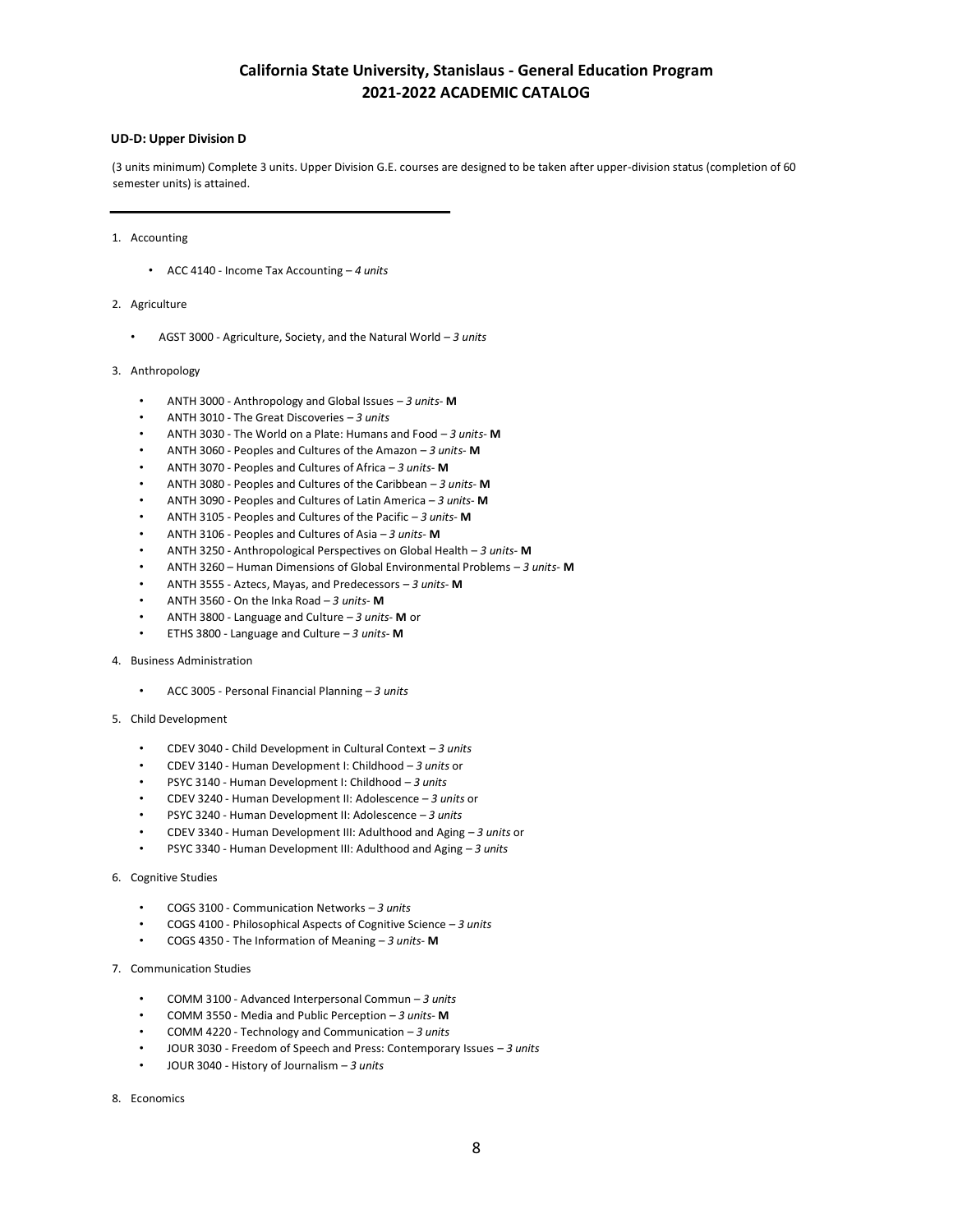- ECON 3100 Economic History of the U.S. *– 3 units*
- ECON 4500 Economics of Investment *– 4 units*
- 9. Ethnic Studies
	- ETHS 3100 Asian Americans in Media and Popular Culture *– 3 units* **M**
	- ETHS 3275 Chicanx and Latinx Experiences *– 3 units* **M**
	- ETHS 3300 The Hmong American Experience *– 3 units* **M**
	- ETHS 3350 Asian American and Pacific Islander Experiences *3 units-* **M**
	- ETHS 3400 Native American/Indigenous Experiences *– 3 units* **M**
	- ETHS 3800 Language and Culture *– 3 units* **M** or
	- ANTH 3800 Language and Culture *– 3 units*
	- ETHS 4200 Racial and Ethnic Experiences *– 3 units*

10. Gender Studies

- GEND 3550 Society and Gender *– 3 units* **M**
- GEND 3560 Society and Sexuality *– 3 units* **M**
- GEND 4100 Gender and Education *– 3 units* **M**
- GEND 4110 Lesbian, Gay, Bisexual, Transgender Issues in Education *– 3 units* **M**
- GEND 4220 Gender, Environment and Sustainability *– 3 units* **M**
- GEND 4750 Comparative World Women *– 3 units* **M** or
- HIST 4750 Comparative World Women *– 3 units*

### 11. Geography

- GEOG 3010 Cultural Geography *– 3 units* **M**
- GEOG 3020 Human Ecology *– 3 units*
- GEOG 3330 Ethnic Geography *– 3 units* **M**
- GEOG 3340 California Cultures and Environments *– 3 units*
- GEOG 3510 Geography of North America *– 3 units* **M**
- GEOG 3520 Geography of Mexico and Central America *– 3 units* **M**
- GEOG 3530 Africa, South of the Sahara *– 3 units* **M**
- GEOG 3540 Geography of Latin America and the Caribbean *– 3 units* **M**
- GEOG 3550 Geography of Europe *– 3 units* **M**
- GEOG 4050 Restorative Human Ecology *– 3 units* **M**
- GEOG 4130 Hazards and Risk Assessment *– 3 units* **M**
- GEOG 4750 Geographic Information Systems *3 units*

### 12. History

- HIST 3720 U.S. Ethnic and Immigrant Past *3 units-* **M**
- HIST 4595 World Environmental History *– 3 units* **M**
- HIST 4750 Comparative World Women *– 3 units* **M** or
- GEND 4750 Comparative World Women *– 3 units* **M**
- HIST 4930 Migrants and Refugees in the Middle East *– 3 units* **M**

## 13. Honors

• HONS 3050 - Methods of Discovery *– 3 units*

# 14. Kinesiology

- KINS 3500 Drugs in the Athletic Environment *– 3 units*
- KINS 3900 Disparities in Public Health *3 units*
- KINS 4330 Family Health *– 3 units* **M**

## 15. Nursing

• NURS 3040 - Women's Health – *3 units-* **M**

16. Politics and Public Administration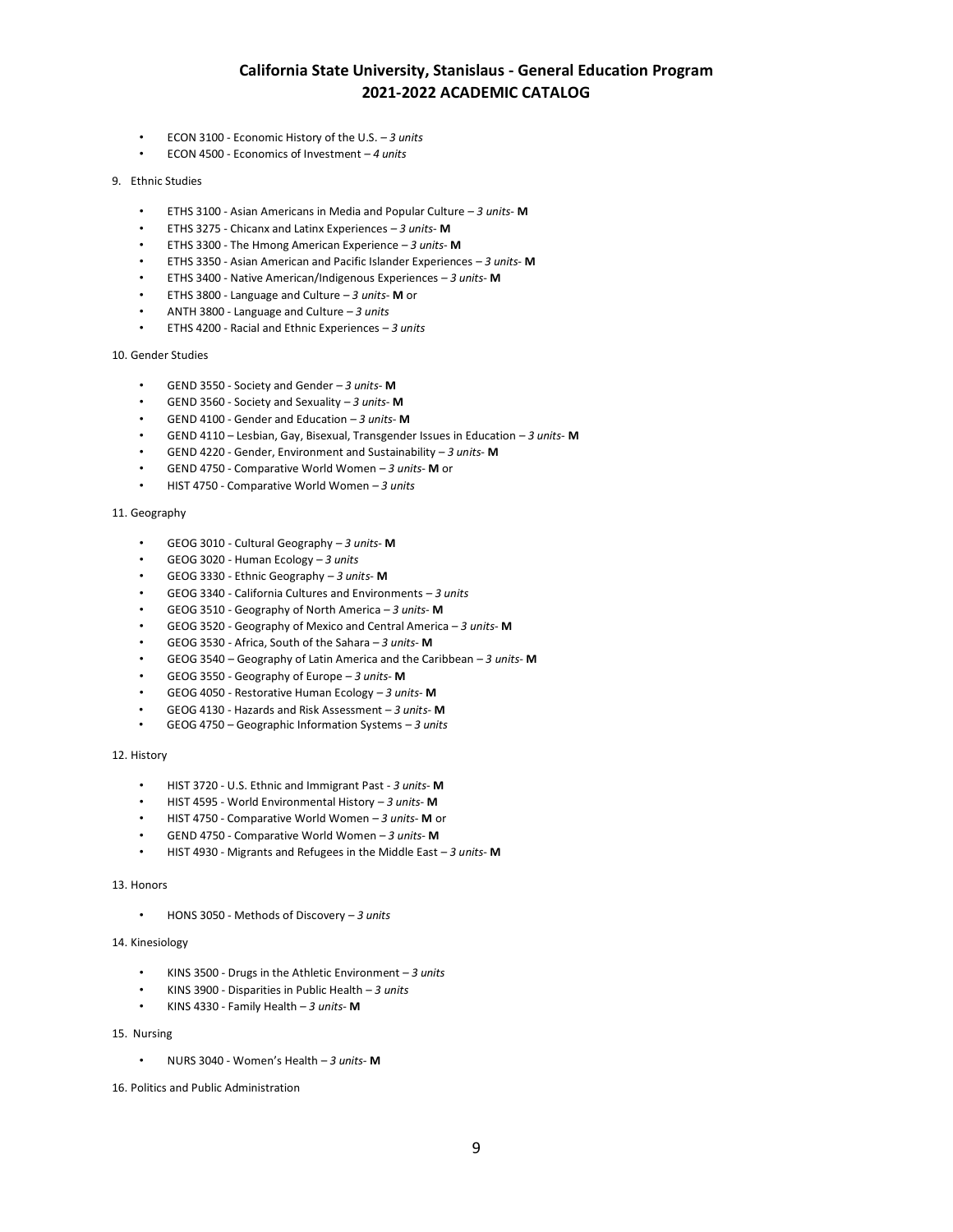- PSCI 3055 Marx on the Human Condition *– 3 units*
- PSCI 3225 Civil Liberties *– 4 units*
- PSCI 4050 Political Ideologies *– 4 units*
- PSCI 4318 Environmental Policy and Politics *– 4 units*

### 17. Psychology

- PSYC 3140 Human Development I: Childhood *– 3 units* or
- CDEV 3140 Human Development I: Childhood *– 3 units*
- PSYC 3240 Human Development II: Adolescence *– 3 units* or
- CDEV 3240 Human Development II: Adolescence *– 3 units*
- PSYC 3340 Human Development III: Adulthood and Aging *– 3 units* or
- CDEV 3340 Human Development III: Adulthood and Aging *– 3 units*
- PSYC 4250 Drugs and Behavior *– 3 units*

#### 18. Sociology

- SOCL 3150 The Family *– 3 units*
- SOCL 3190 Disability and Society *– 3 units* **M**
- SOCL 3820 Food and Culture in Global Society *– 3 units* **M**
- SOCL 4520 Personality and Society *– 3 units*

#### **E. Lifelong Learning and Self-Development**

(3 units minimum) Complete 3 units. Requirement may not be satisfied entirely through Physical Education Activities courses (KINS 1010-1999).

- CIS 2000 Introduction to Business Computer Systems *– 3 units*
- CS 2000 Effective Computing *– 3 units*
- (Students may not use both CS 2000 and CS 4000 for GE requirements.)
- ENGL 1006 First-Year Composition Seminar (Stretch A) *– 4 units*
- GEND 2500 Women's Lives and Sustainable Happiness *– 3 units*
- GEOG 2200 Introduction to Geospatial Applications *– 3 units*
- GEOG 2250 Wilderness Exploration and Navigation *– 3 unis*
- HONS 3500 Information and Research and Analysis *– 3 units*
- HSCI 1000 Introduction to Health Science *– 3 units* or
- NURS 1000 Introduction to Health Science *– 3 units*
- LEAD 2500- Leadership Development *– 3 units*
- KINS 1000 Health in Today's Society *– 3 units*
- KINS 1001 Lifelong Wellness Through Physical Activity *– 2 units*
- KINS 1010-1999 Physical Education Activities *– 1 unit* (May not entirely satisfy GE Area E requirement)
- KINS 4540 Mental, Emotional and Spiritual Health *3 units-* **M**
- MDIS 1040 Seminar in First-Year Experience *– 1-2 units*
- MDIS 1200 The Stanislaus Seminar in First-Year Experience *– 1-3 units*
- MDIS 1400 Designing Your Stan State *– 2 units*
- MDIS 2500- Leadership Development *– 3 units*
- MDIS 3600 Designing Your Tomorrow *– 2 units*
- NSCI 1000 Information Investigation in STEM Discipline *– 3 units*
- PSYC 1000 Sexual Behavior *– 3 units*
- PSYC 2030 Psychology of Adjustment *– 3 units*
- SOCL 2000 Intergenerational Experiences *– 3 units*

# **F. Ethnic Studies**

(3 units minimum) Commencing with the 2021-22 catalog year, the California State University shall require, as an undergraduate graduation requirement, the completion of, at minimum, one three- unit course in ethnic studies. Courses listed below fulfill this requirement.

Lower Division Courses